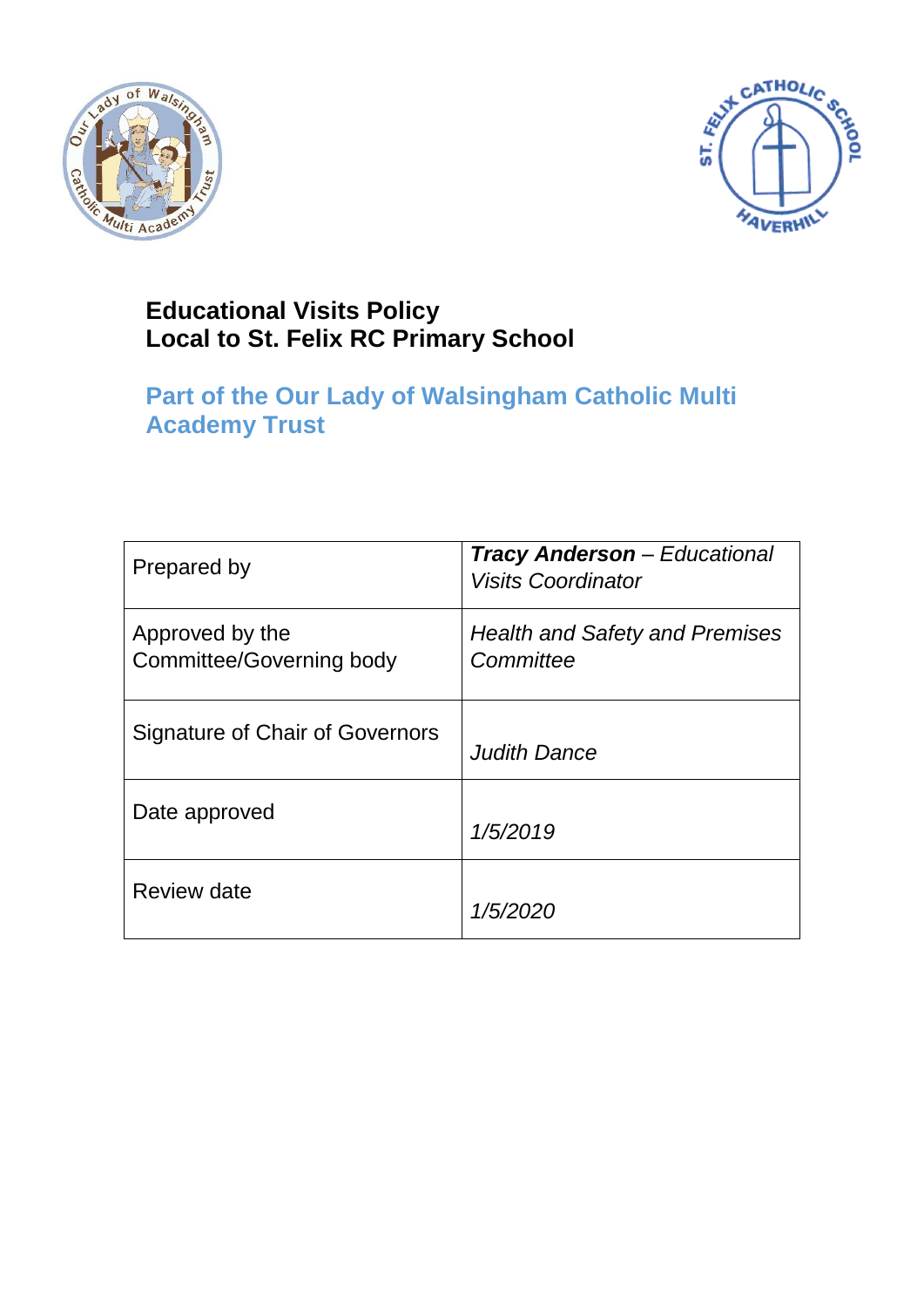St Felix RC primary school has formally adopted, through its Governing Body, the Suffolk 'Guidance for Educational Visits'. [www.oeapng.info](http://www.oeapng.info/) and as outlined on *Suffolkvisits.org.uk* Further procedures have been agreed with the Governing Body to ensure that this policy is adhered to.

It is the duty of the EVC to remain up to date with government guidance in relation to Educational Visits.

**This policy should be read in conjunction with the Safeguarding Policy.**

#### **Aims and purposes of Educational Visits**

The School has a strong commitment to the added value of learning outside the classroom and beyond the school premises. It will seek to provide a broad & balanced range of Learning Outside the Classroom opportunities for all its pupils.

Each year the school will arrange a number of activities that take place off the school site and out of school hours, which support the aims of the school. The range of activities which the Governing Body has given its approval includes:

- Out of hours Clubs (music, drama, art, science, sport, homework etc)
- School sports teams
- Regular local visits (places of worship, swimming, other local amenities)
- Day visits for particular groups
- Residential visits
- Adventurous Activities.

#### **Approval Procedure**

The Governing Body has delegated the consideration and approval of Educational visits and activities to the Headteacher. The Head teacher has nominated Mrs Tracy Anderson as the Educational Visits Coordinator (EVC) and the Governing Body has approved this appointment and the EVC has received training by the LA.

Before a visit is advertised to parents the Head teacher and EVC will approve the initial plan. The Headteacher/EVC will also approve the completed plan and risk assessments for the visit before departure.

This will be undertaken using the St Felix Educational Visit Risk Assessment (EVRA) (Appendix 1) and add additional documents noted in the planning and approval system.

The School has agreed a policy for categorising its visits in line with SCC guidance i.e.:

**Type 2** = Residential or Adventurous visits - to be planned and recorded on the EVRA and approval gained from the EVC and Head. This must be approved by the Governors at the initial planning stage.

This can be an action by the Chair on behalf of the Governors.

**Type 1** = Local regular day visits - to be recorded on EVRA and approval gained from the EVC and the Head where transport is needed to get to the venue. Local trips such as walks in the local area should be recorded in plans and approval gained from the head or EVC.

### **Staffing**

The school recognises the key role of accompanying staff in ensuring the highest standards of learning, challenge and safety on a school visit.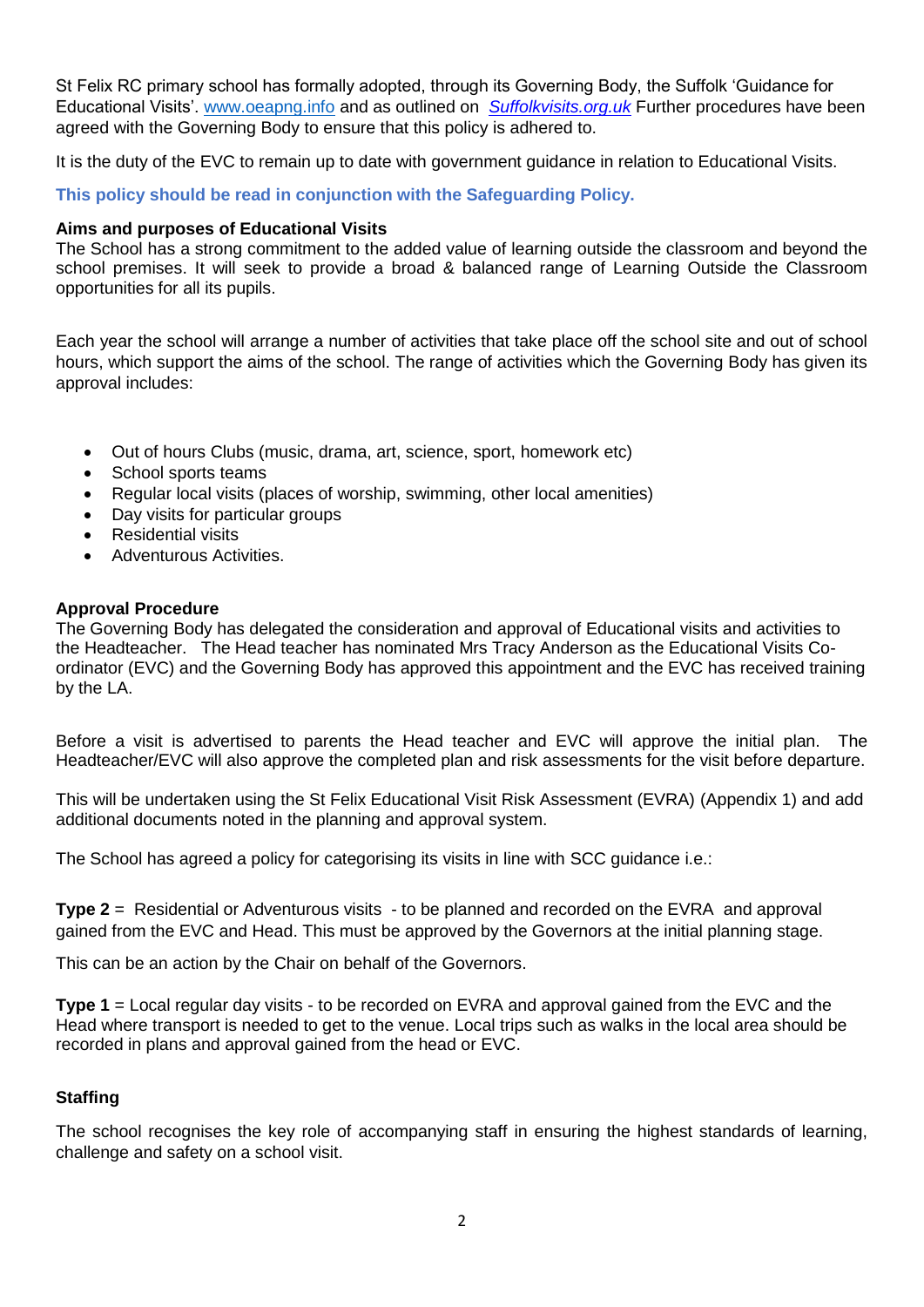Staff are encouraged and supported to develop their abilities in organising and managing visits. There will be a system within the school to allow less experienced members of staff to work alongside more experienced colleagues on visits. The selection of staff for Educational visits will be a key priority in the initial approval of any proposed visit. Staff will be suitably qualified and experienced for proposed activities.

The school values and recognises the contribution of volunteer adults and parent helpers assisting with Educational activities and visits. Any volunteer will be approved by both the Head and Visit Leader and is entered on the voluntary helpers list kept by the School. They will be carefully briefed on the scope of their responsibility, the Risk Assessment and the itinerary for the day. Where it is appropriate the school will ensure that DBS screening is available for volunteers.

The appointed Visit Leader will be fully supported in the tasks required to arrange the visit. This will include, as necessary, making time or finances available to conduct an exploratory visit, briefing teachers and/or other staff, accessing training courses, reviewing and evaluating the visit or identifying time when the leader and EVC might work in partnership to undertake planning and risk assessments.

Visit staff will not be under the influence of alcohol or other drugs such that their ability to recognise hazards or respond to emergencies is in any way restricted.

It is the duty of the staff to ensure that their First Aid Training on Educare is up to date. It is advisable to take a member of staff with a Paediatric First Aid Certificate where possible.

#### **Risk Assessment**

The Visit Leader will seek to identify any significant risks from any activity that is under their control and take appropriate steps to ensure all participants are safe. Good practice precautions and safety measures will be taken and this will be recorded in a risk assessment. The EVC will provide guidance and add to the EVRA with Visit Leader.

#### **External Activity Providers**

Where external contractors are involved in organising all or part of the visit, the contract will be made with the school on behalf of the pupils. All payments for the visit will be made through the school accounts.

The Visit Leader will make appropriate checks before committing the school to the contract. This will include seeking assurances about health and safety, and any accreditation and licensing. Wherever possible the school will seek to use holders of the Learning Outside the Classroom Quality Badge for which no Providers Contracts or other assurance checks are required.

#### **Parental Consents**

Written consent from parents will not be required for pupils to take part in the majority of off-site activities organised by the school as most of these activities take place during school hours and are a normal part of a child's education at school. However, parents will be told where their child will be at all times and of any extra information or measures required.

Written consent will be requested for activities that need a higher level of risk management or those that take place outside school hours. The school has a standard form, which will be used for this purpose.

As part of the parent consent they will be fully informed of the activities and arrangements for the visit. For all residential visits parents will be invited to a briefing meeting where they can ask for clarification of any aspect of the itinerary and organisation of the visit.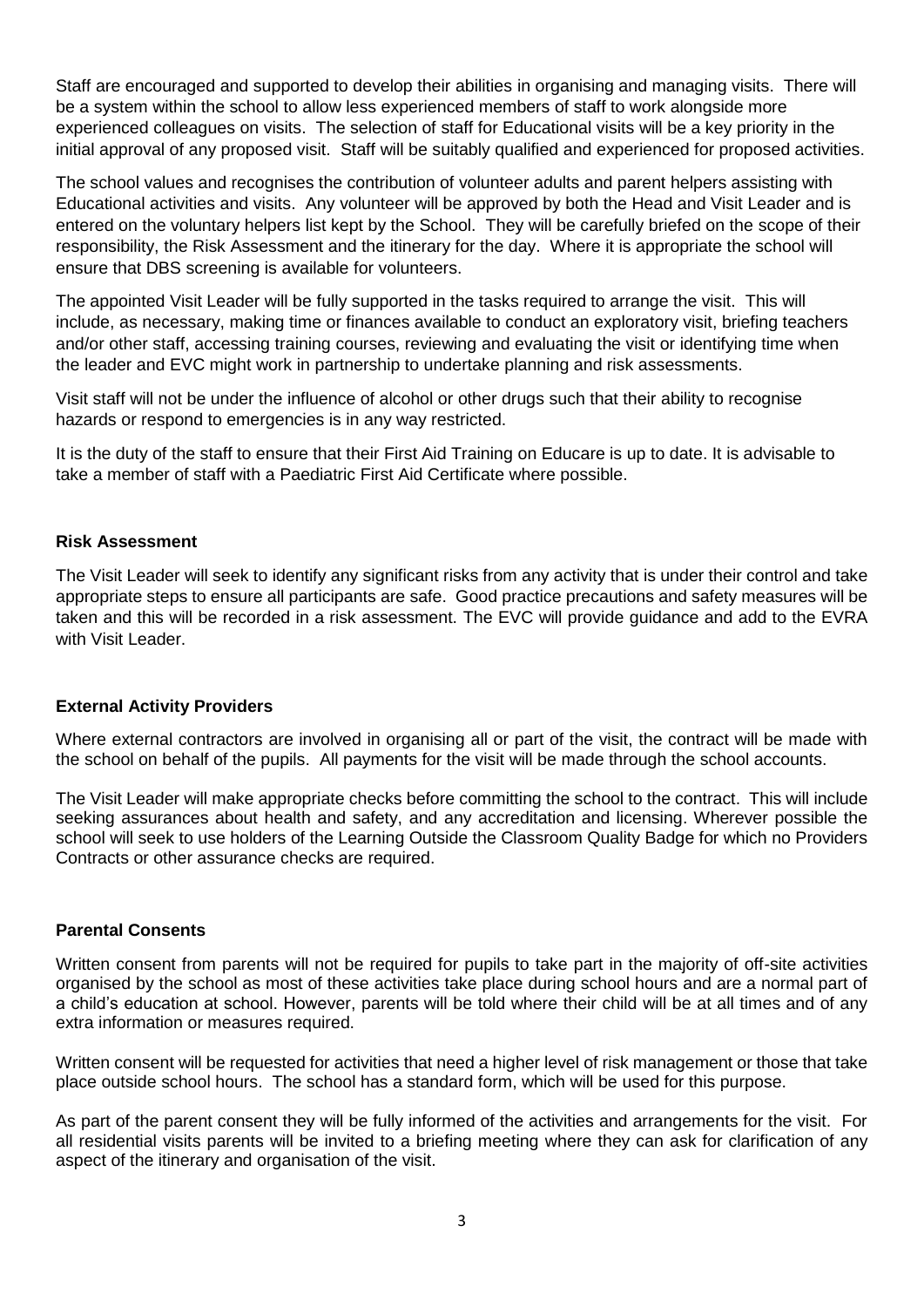The school has policies for Charging and Remissions, Behaviour and Inclusion, which applies to all visits.

#### **The expectations of Pupils and Parents**

The school has a clear code of conduct for school visits based on the school 'Behaviour Policy'. This code of conduct will be part of the condition of booking by the parents. Pupils, whose behaviour is such that the Visit Leader is concerned for their safety, or for that of others, can be withdrawn from the activity. The Visit Leader will consider whether such pupils should be sent home early and parents will be expected to cover any costs of the journey home early.

#### **Emergency Procedures**

The school will appoint a member of the Senior Management Team and / or the EVC as the emergency contact for each visit. All major incidents should immediately be relayed to this person, especially those involving injury or that might attract media attention.

The Visit Leader will leave full details of all pupils and accompanying adults on the visit with the emergency contact, including the home contact details of parents and next-of-kin, as appropriate.

Register of children and adults on each coach must be left with staff in the office.

All incidents and accidents occurring on a visit will be reported back and recorded following normal school procedures for reporting and investigating accidents.

#### **Charging for Activities and Visits**

The school may invite, but not require, parents to make voluntary contributions for school activities in order to enhance what is otherwise provided. There is no obligation to contribute and pupils will not be treated any differently according to whether or not their parents have made a contribution.

The level of contribution will be calculated for each activity and may include, for example, an element to cover the participation by young people from low-income families or the cost of travel for accompanying teachers. Some activities may not take place if parents are reluctant to support it

The school will comply with the law in relation to charges that may be made for the cost of activities provided outside school hours, within school hours and for board and lodging on residential courses.

The school has a policy on remission of charges stating how much they are prepared to contribute etc.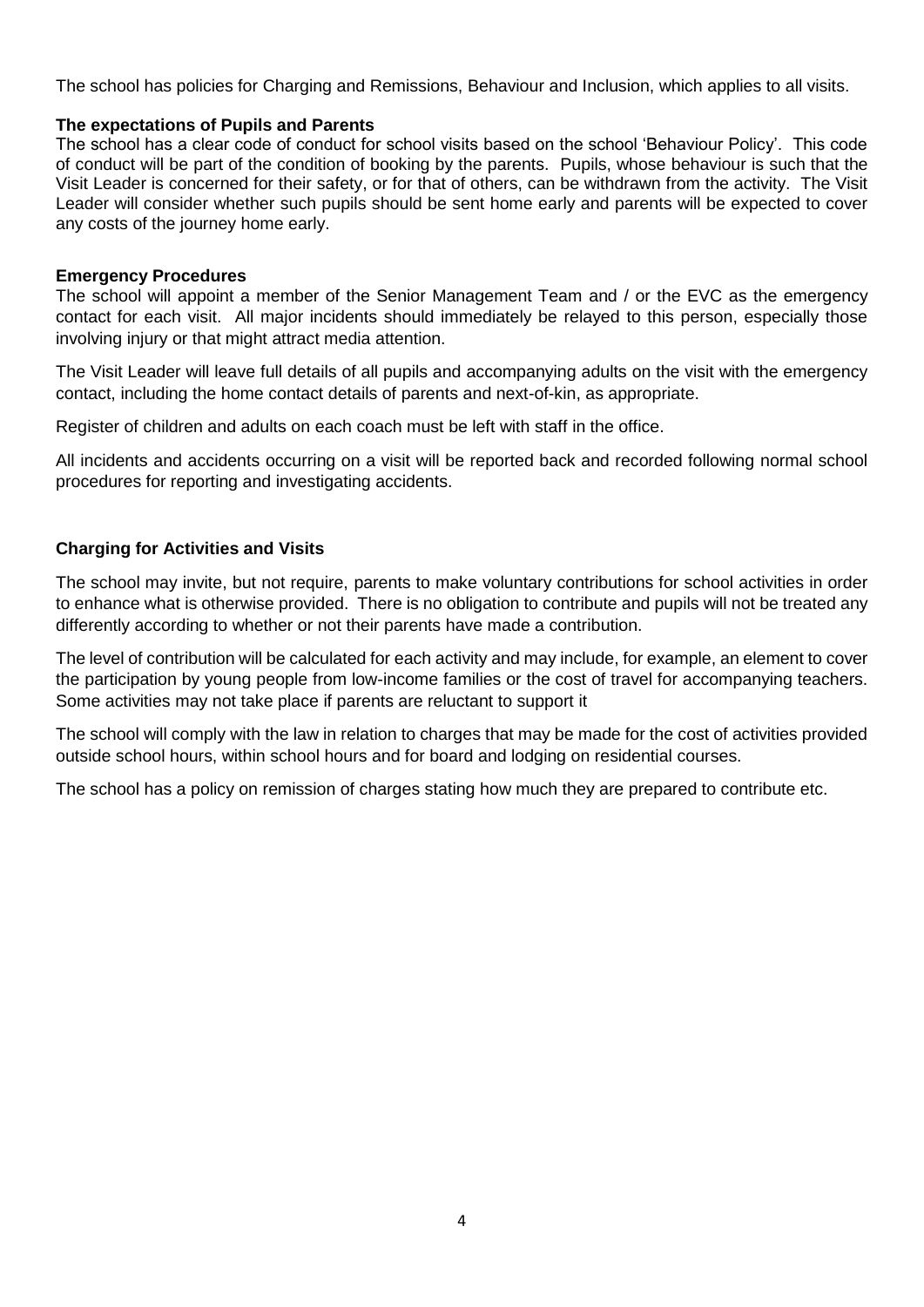## Appendix 1

| <b>RISK ASSESSMENT FOR:</b> | Date of Event: |                                          | <b>Benefits:</b> |                |
|-----------------------------|----------------|------------------------------------------|------------------|----------------|
|                             |                |                                          |                  |                |
|                             |                |                                          |                  |                |
| <b>Written By:</b>          | Date:          | Mobile No for use on trip :              |                  | <b>AVERHIL</b> |
|                             |                |                                          |                  |                |
| <b>EVC Approval:</b>        |                | <b>Head of School/Governor Approval:</b> |                  |                |
| Date:                       | Date:          |                                          |                  |                |
|                             |                |                                          |                  |                |
|                             |                |                                          |                  |                |

| Hazard / Risk | Who is<br>at Risk? | How can the hazards<br>cause harm? | <b>Normal Control Measures</b> | <b>Staff Responsible for</b><br>Compliance | <b>Are Normal Control</b><br>Measures Y/N/NA |                 |
|---------------|--------------------|------------------------------------|--------------------------------|--------------------------------------------|----------------------------------------------|-----------------|
|               |                    |                                    |                                |                                            | In Place                                     | <b>Adequate</b> |
|               |                    |                                    | $\epsilon$                     |                                            |                                              |                 |
|               |                    |                                    |                                |                                            |                                              |                 |
|               |                    |                                    |                                |                                            |                                              |                 |
|               |                    |                                    | $\bullet$                      |                                            |                                              |                 |
|               |                    |                                    |                                |                                            |                                              |                 |
|               |                    |                                    |                                |                                            |                                              |                 |
|               |                    |                                    | $\epsilon$                     |                                            |                                              |                 |
|               |                    |                                    |                                |                                            |                                              |                 |
|               |                    |                                    |                                |                                            |                                              |                 |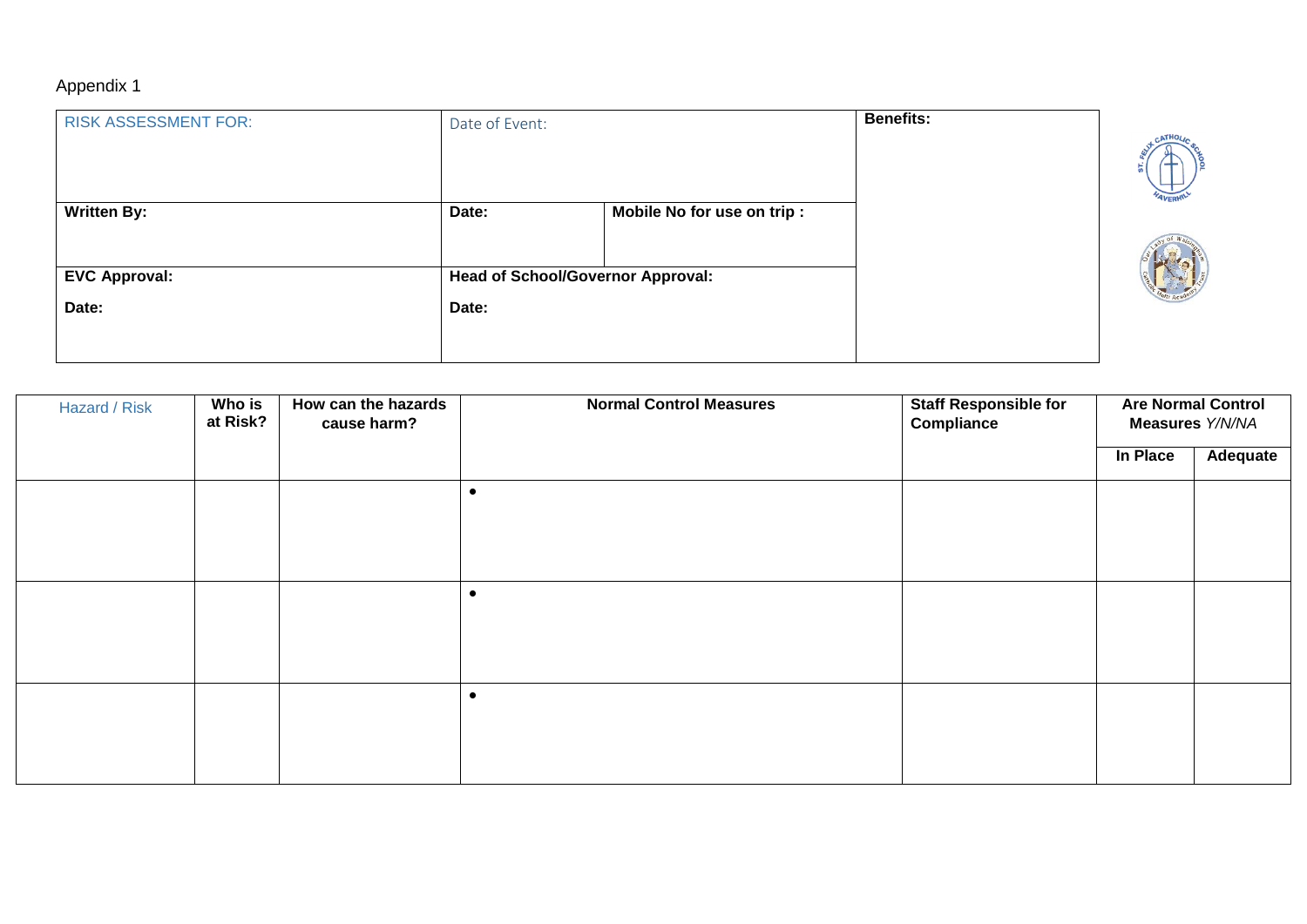| <b>Staff Supervision</b><br>Levels.                                                                                                                                                                        |  |  |  |
|------------------------------------------------------------------------------------------------------------------------------------------------------------------------------------------------------------|--|--|--|
| Identify any known<br>site specific hazards<br>which will influence<br>staffing positions.                                                                                                                 |  |  |  |
| A plan or<br>photographs<br>identifying the<br>location of these<br>hazards and location<br>of supervising staff<br>with zones of control<br>will assist, especially<br>in identifying any<br>blind spots. |  |  |  |
| Examples of site<br>hazards:                                                                                                                                                                               |  |  |  |
| Steps, walls, play /<br>climbing equipment,<br>gates, blind spots                                                                                                                                          |  |  |  |

### **Checklist:**

- Register including children of note
- Bus register if more than one coach
- Accompanying adults
- Local risk assessments